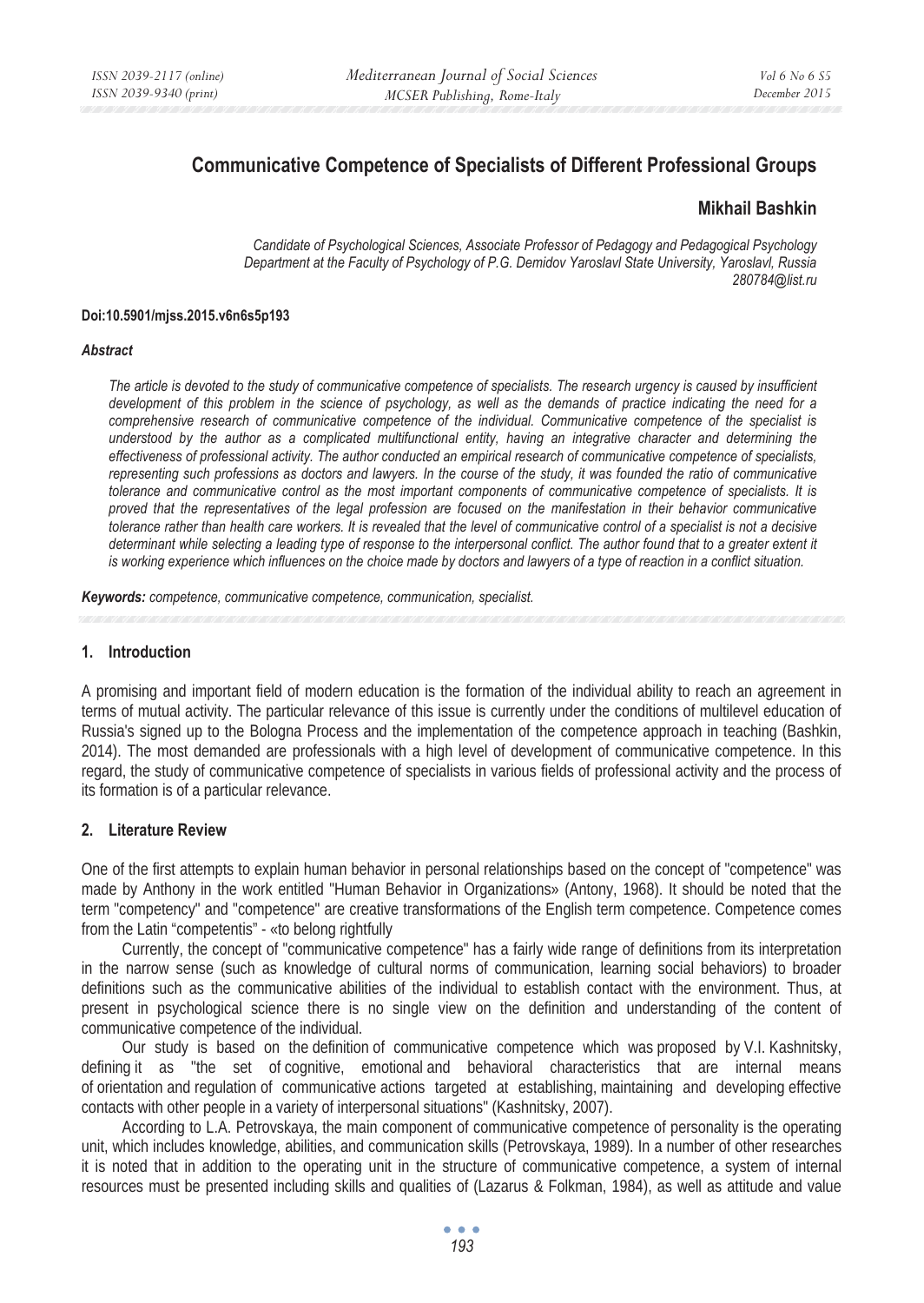orientations (Semmer, 1993; Thomas, 1992).

Methodological and theoretical bases of our research are made by modern ideas underlying the competency approach (Karpov, 2005; Shadrikov, 2007); the position of the subject-activity approach to understanding the subject of communication activities (Abulkhanova-Slavskaya, 1980; Bederhanova, 2002); general psychological approaches to the definition of communicative competence (Kashapov, 2006; Petrovskaya, 1989); theoretical models of conflict (Antsupov, 2002; Grishina, 2000); modern concepts of professional identity formation (Mitin, 2003; Povarenkov, 2008).

### **3. Research Methods**

In the framework of the present study, a comparative analysis of the communicative competence of specialists from two different professional groups - doctors and lawyers was conducted. Such selection of specialists in the professional affiliation is due, on the one hand, to practical needs, and, on the other hand, a weak elaboration in contemporary psychological research of a problem of communicative competence of members of the medical and legal spheres of professional activity.

The research was carried out on the basis of medical institution of Yaroslavl and Yaroslavl Regional Chamber of Attorneys. The study involved 84 people, including 50 doctors between the ages of 25 to 45 years (25 men and 25 women), 15 psychiatrists, 20 physicians, 15 surgeons with experience in these positions for at least 3-5 years with the qualification category, as well as 50 lawyers between the ages of 25 to 55 years (25 men and 25 women), with experience from 3 to 30 years.

The study was carried out in three stages. In the first phase (2014) was selected and tested a set of techniques aimed at the study of communicative competence of doctors, processing and interpretation of the results. In the second phase (2014-2015) especially communicative competence of lawyers was studied, by analogy with the study of communicative competence of doctors. In the third stage (2015) a comparative analysis of the structure of communicative competence of professionals of various professional affiliations (doctors and lawyers) was conducted.

At the stage of empirical research of communicative competence, the following techniques were used:

- Methods of diagnostics of general communicative tolerance of V.V. Boyko;
- Methods of diagnostics of communicative control of M. Schneider;
- Methods of diagnostics of communicative attitude of V.V. Boyko;
- Methods of diagnostics of responding to a conflict of M.M. Kashapova, T.G. Kiseleva.

### **4. Results and Discussion**

Based on the results of theoretical research, we concluded that the basic quality of the structure of communicative competence of the experts, according to many scientists, is a communicative tolerance. It is an indicator of the attitude of the individual to the people, showing the degree of tolerance of unpleasant or unacceptable, in their view, mental states and actions of the partners in the interaction.

To study the connection of basic quality of communicative competence of the individual and the level of communicative control, all subjects were divided into three groups. The reason for the differentiation was the ranking of the results obtained by the method of diagnosis of a common communicative tolerance by polar groups.

The following groups of respondents were distinguished: 1) subjects with a low level of expression of the general communicative tolerance (GCT); 2) Subjects with moderate general communicative tolerance; 3) subjects with a high degree of communicative expression of the general tolerance (Table. 1).

| Table 1. The degree of General Communicative Tolerance of Respondents |  |
|-----------------------------------------------------------------------|--|
|-----------------------------------------------------------------------|--|

|                                           | Total sample, % | Professional Group. %  |            |  |
|-------------------------------------------|-----------------|------------------------|------------|--|
| Degree of General Communicative Tolerance |                 | Health-Care Workers, % | Lawvers, % |  |
| $_{\text{OW}}(0-44)$                      | 32.8            | 30                     | 37.5       |  |
| Medium (45-89)                            | 46.9            |                        | 54.2       |  |
| High (99-135)                             | 20.3            |                        | 8,3        |  |

On the basis of correlation analysis (Pearson correlation coefficient) a positive relationship between levels of tolerance and communicative level of control ( $r = 0.57$ ;  $p < 0.05$ )was revealed that indicates that a specialist being tolerant to others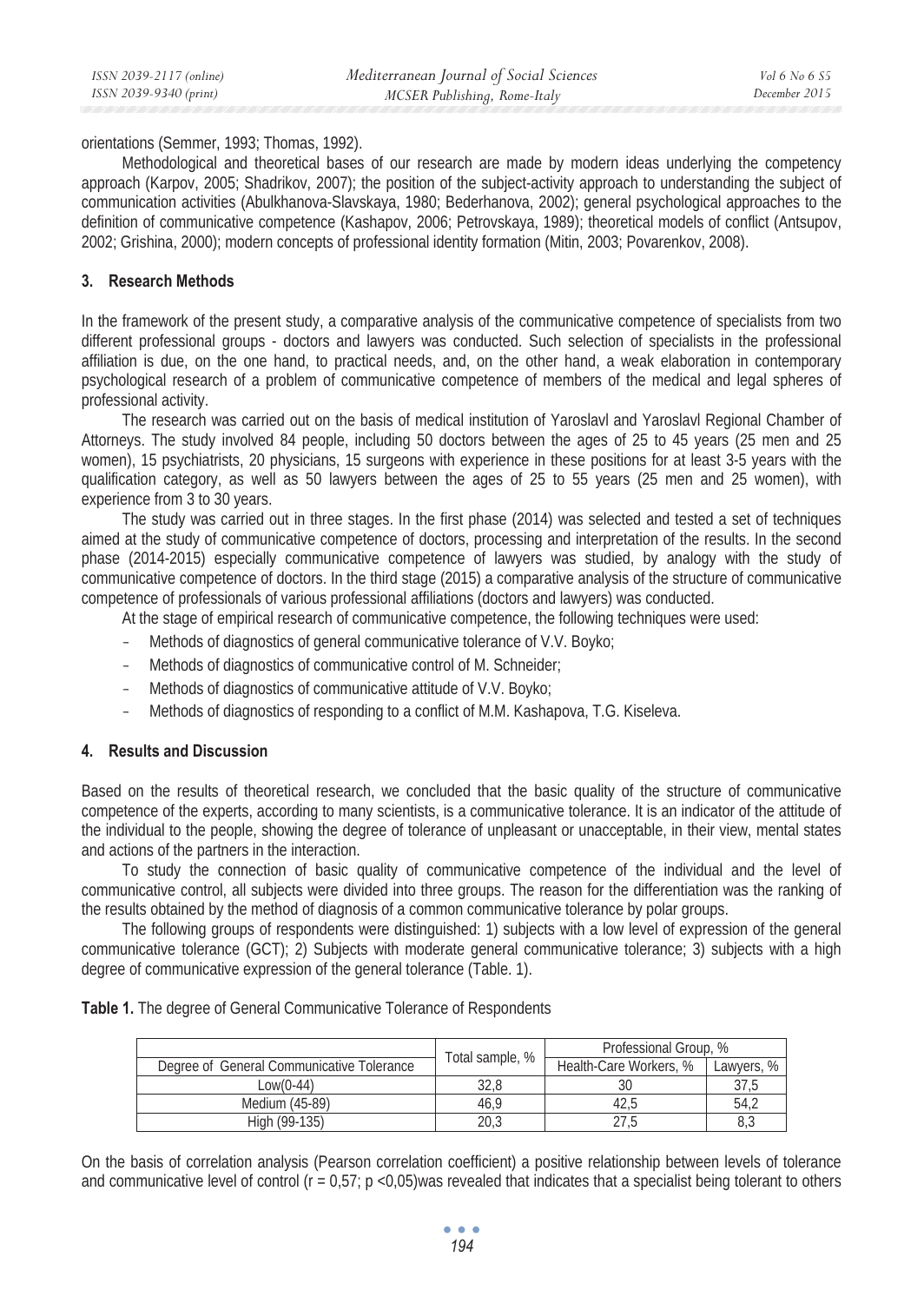| ISSN 2039-2117 (online) | Mediterranean Journal of Social Sciences | <i>Vol</i> 6 No 6 S5 |
|-------------------------|------------------------------------------|----------------------|
| ISSN 2039-9340 (print)  | MCSER Publishing, Rome-Italy             | December 2015        |

is restrained in his emotional manifestations, he correlates his reaction to the behavior of other peopley; in communication he treats people sincerely and ingenuously.

There was also revealed a negative relationship between the level of general communicative tolerance with a negative index of communicative attitude  $(r = -0.91; p < 0.05)$  and such types of reacting to the interpersonal conflict such as "Aggression» ( $r = -0.22$ ;  $p < 0.05$ ) and "Care» ( $r = -0.97$ ;  $p < 0.05$ ). In addition a positive correlation with the type of communicative tolerance response to the conflict "Optimal solution» (r = 0,49; p <0,05) was discovered. .

Thus, tolerance as one of the basic characteristics of the communicative competence of specialists is connected with the desire of the individual to show restraint in their emotional and communicative forms and allows an individual to have a positive communicative attitude even before the moment of direct communication, and in a situation of conflict to focus on finding the most acceptable solution for both parties.

It is proved that tolerance is related to the age and experience of professional activity: positive correlations of level of general communicative tolerance both with the experience  $(r = 0.86; p < 0.05)$ , and with age  $(r = 0.44; p < 0.05)$ of specialists are founded. Specialists with a low level of general communicative tolerance are found to have a significant correlation between the type of response to the conflict "optimal solution" and work experience  $(r = 0.99; p < 0.05)$ .

This connection may be due to the acquiring by a specialist in the course of his professional growth, the experience of solving interpersonal conflicts. We emphasize that in its psychological structure of interpersonal decisionmaking processes are integral, i.e. they are the products of the synthesis of the whole system of cognitive, emotional, volitional and motivational processes and are not reducible to their additive combination.

In our opinion, this pattern of interpersonal decision-making process can be extended to the organization of structure of communicative competence, as this competence is implemented in interpersonal interaction. Thus, the integration of the components of communicative competence, ensuring the realization of the optimal type of response to the conflict, leads to the emergence of new qualitative features of the competence of the individual in the course of professional formation, depending on experience and seniority.

To understand the peculiarities of the determination of the revealed relationship between the studied parameters the method of analysis of correlations was used (Table 2).

**Table 2.** Correlation Relationship of the Time of Professional Experience and the Type of Response to the Conflict, "Optimal Solution"

| $\circ$             |      | The Coefficients of Determination   Type of Response to the Conflict "The Optimal Solution" |
|---------------------|------|---------------------------------------------------------------------------------------------|
| ัธ<br>.⊉<br>$\circ$ | 7V/X | 0.665                                                                                       |
| ਫ਼ਿ<br>ট            | nx/v | 0.448                                                                                       |

Note: x - experience; y – value of indicator of the type of response to the conflict "Optimal solution"

As it can be seen from the data presented in the table, the coefficient of determination  $\eta x/x$  statistically significantly different from ηχ/ γ. Therefore, according to the specialists' age it is possible to judge the severity of his behavior in response to the type of conflict "optimal solution". At the same time, according to the years of experience it is impossible to make an accurate conclusion about the dominant type of response to the conflict. It should be emphasized that the type of response to interpersonal conflict is a relatively stable character trait of an individual that largely determines the way of interacting in a conflict situation. In the M.M. Kashapov's research it is proved that the type of reaction is formed in the course of a human life and is based on his individual psychological characteristics (Kashapov, 2006). In addition, the formation of a leading type of reaction is influenced by the specificity of the professional activity of an individual.

The high level of communicative control is manifested in the constant implementation by the specialist a reflection of his psychological state and the ability to manage his emotions. At the same time, specialists with a high level of communicative control, experience considerable difficulty in spontaneity of expression, they do not like unpredictable situations. At the same time they are quite tolerant of his companion, allow to express different points of view, without bringing the situation to the conflict. A measure of the diversity of behavioral repertoire is due to the heterogeneity of his personal qualities as a determinant. High variability of behavior enables flexible rearrangements of strategies for the action of the individual in conflict interaction that contributes to finding the optimal variant of behavior in conflict situations.

To determine the significance of differences in the level of communicative control in the groups of specialists with low, medium and high levels of general communicative tolerance, U-test Mann – Whitney was used (Table. 3).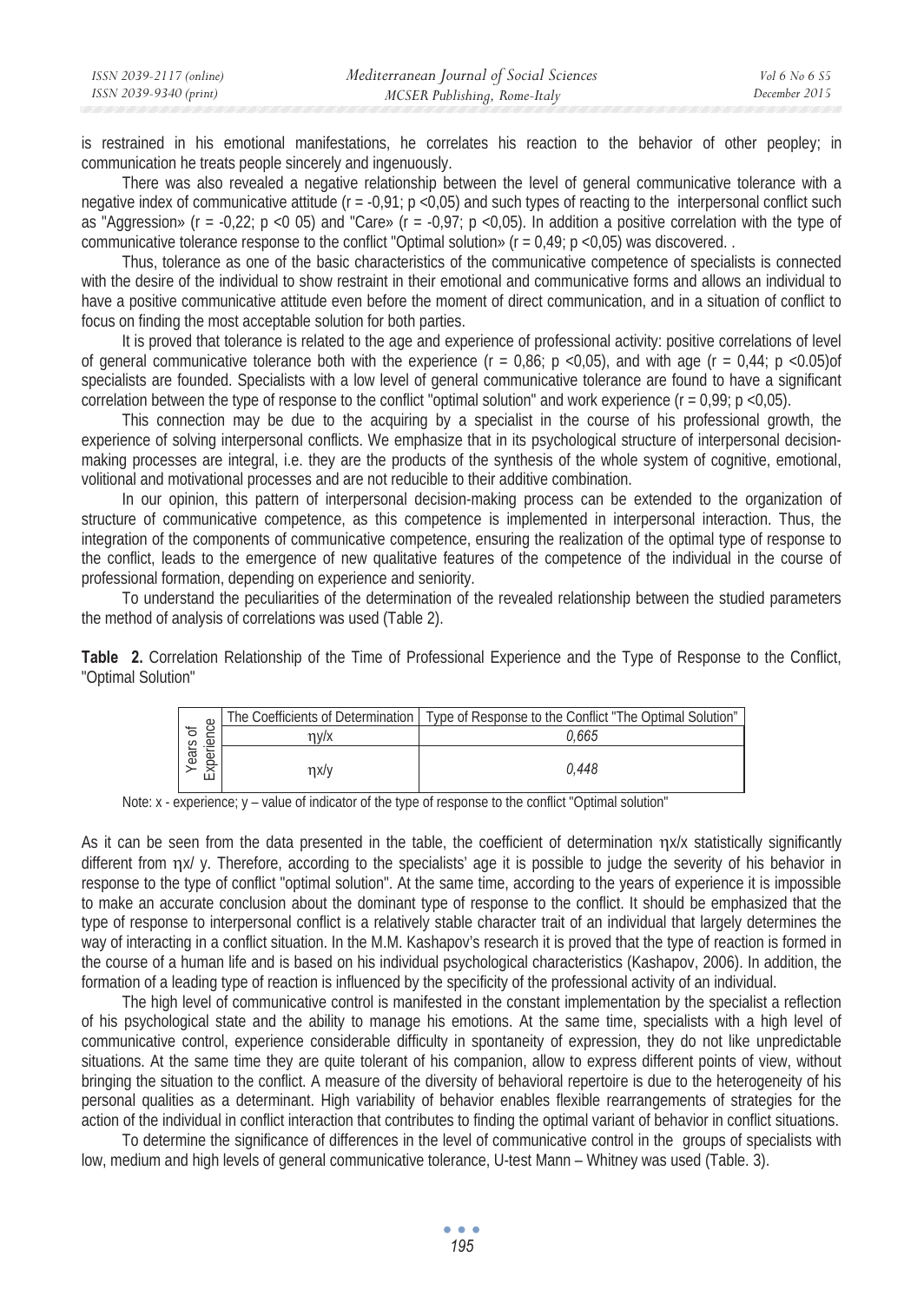**Table 3.** The Reliability of Differences in the Level of Communicative Control Groups of Specialists with Low, Medium and High Levels of General Communicative Tolerance

|                                                                                                         |       |      | 1 and 2 Groups 1 1 and 3 Groups 1 2 and 3 Groups 1 |
|---------------------------------------------------------------------------------------------------------|-------|------|----------------------------------------------------|
| The Level of Communicative Control IUI                                                                  | '29.O | 95.0 |                                                    |
| $\sim$ constructed and statistically contained and constructed and construction of $\sim$ $\sim$ $\sim$ |       |      | . 1                                                |

Note: Group 1- a group of specialists with a low level of general communicative tolerance; Group 2 - a team of specialists with an average level of general communicative tolerance; Group 3 - a group of specialists with a high level of general communicative tolerance

The analysis of the data presented in Table 3 indicates that all subjects were significantly different from each other in terms of the communicative control.

It should be noted that a team of specialists with an average level of overall communicative tolerance there was found a significant correlation between the type of response to the conflict "optimal solution" and the age of the respondents ( $r = -0.99$ ;  $p < 0.05$ ). It is necessary to mention that the age, as a measure of the accumulation of human life experience, makes a certain invariant behavioral response to a situation of conflict, but a set of personality traits as a result provides a general behavioral repertoire. The more it is diverse, differentiated and labile in terms of changing situations, the better the behavior of the person, including also in the conflict.

A negative correlation between the index of level of communicative control and the type of response to the conflict "Care" from the specialists with a low and a high rate of general communicative tolerance  $(r = -0.75; p < 0.05)$  and  $(r = -0.75; p < 0.05)$ 0,38; p <0,05) respectively is revealed. At the same time experts from the intermediate level of tolerance and a high level of communicative control have positive correlations with all types of response to the conflict.

It is proved that the maximum communicative control is observed in specialists with an average level of expression of communicative tolerance. At the same time it was found a connection between the level of communicative control and choice of a particular type of response in a conflict situation. In patients with severe communicative tolerance, as well as in patients with severe communicative intolerance, there is a tendency to emotional response in the situation of a conflict.

Analysis of the credibility of differences (by the U-Mann-Whitney test)allowed to make a conclusion that a group of health care workers, compared with lawyers, has less pronounced differences in the level of communicative control between subjects with low, medium and high levels of general communicative tolerance (Table. 4 ).

**Table 4.** The Credibility of Differences in the Level of Communicative Control in groups of Doctors and Lawyers with Low, Medium and High Levels of General Communicative Tolerance

| The Level of Communicative Control | and 2 Groups | and 3 Groups | 2 and 3 Groups |
|------------------------------------|--------------|--------------|----------------|
| <b>Health-Care Workers</b>         | 130.0        | 190.5        | 126.0          |
| ∟awyers                            | 136.0        | 195.0        | 145.5          |

Note: Group 1 - a group of specialists with a low level of general communicative tolerance; Group 2 - a team of specialists with an average level of general communicative tolerance; Group 3 - a group of experts with a high level of general communicative tolerance

Probably, the result is associated with the specificity of professional sectors of studied specialists.

The obtained significant positive correlation between the index of the general level of communicative tolerance and communicative control ( $r = 0.37$ ;  $p > 0.05$ ) indicates that our assumption about the relationship between these two components of communicative competence in a group of doctors finds its confirmation.

This professional group also showed a significant negative correlation with indicators of communicative control with indicator "Categorical or conservatism in the evaluation of other people» ( $r = -0.38$ ;  $p > 0.05$ ) and "The desire to change, to re-educate a partner» ( $r = -0.31$ ;  $p > 0.05$ ). These data points out that the doctor who has a high level of communicative control, is characterized by the absence of categoricity in the evaluation and judgments, adequate perception of the partner in a dialogue and constructive attitude to him.

In the group of doctors there was also found a significant inverse relationship between the level of communicative control with indicators "Inability to hide or smooth the unpleasant feelings when faced with uncommunicative features of a partner» ( $r = -0.34$ ;  $p > 0.05$ ) and "inability to adapt to the character, habits and desires of others  $s(r = -0.31$ ;  $p > 0.05)$ . This suggests that if there is an immediate desire to be in communion and sincerely treat patients, medical doctors need to exercise restraint in emotional displays, to coordinate their response to the behavior and feelings of other people.

In the group of lawyers the level of communicative feedback control with the index "Rejection or lack of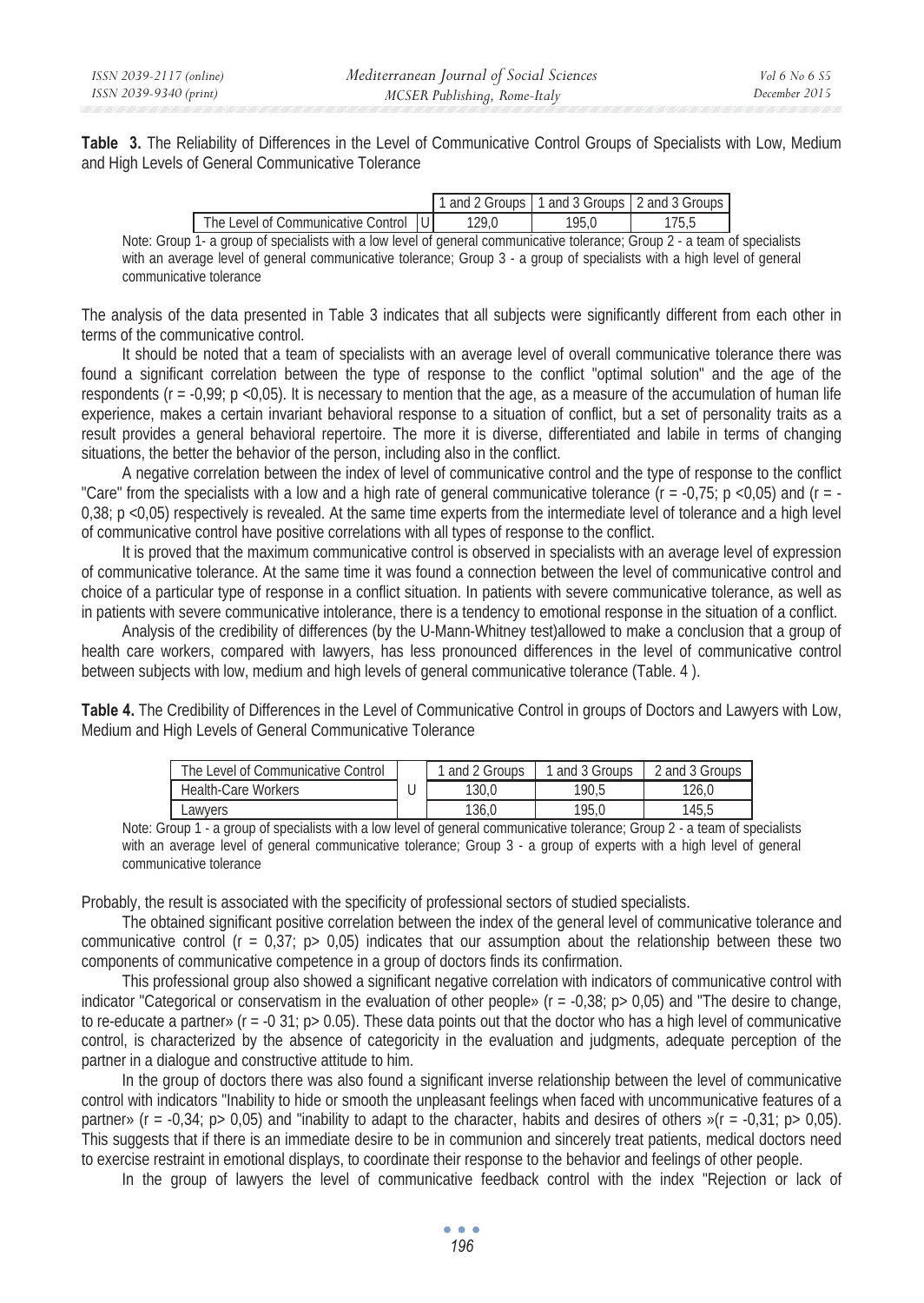understanding of the other person's personality» ( $r = -0.01$ ;  $p > 0.05$ ) and a positive correlation with the index "Using myself as a standard in evaluating the behavior and way of thinking  $\sqrt{r} = 0.32$ ; p > 0.05) was revealed.

The analysis of the significance of differences (by criterion of T-Student) led to the conclusion that lawyers have a significantly higher level of expression of the general communicative tolerance, compared with health-care specialists (p <0,05). At the same time doctors have a higher level of communicative control (p <0,05). Table 5 shows all the identified differences among representatives of these professional groups.

**Table 5.** The Credibility of Differences of Communicative Competence Indicators of Doctors and Lawyers on the Criterion of T Student

| <b>Basic Features</b>                                                                                        | <b>Health-Care</b><br><b>Workers</b> | Lawyers |      | р      |
|--------------------------------------------------------------------------------------------------------------|--------------------------------------|---------|------|--------|
| The Level of Communicative Control                                                                           | 6.5                                  | 4.5     | 3.15 | p<0.05 |
| <b>General Communicative Tolerance</b>                                                                       | 39.5                                 | 44.3    | 3.01 | p<0.05 |
| The rejection or lack of understanding of another person's identity                                          | 6,1                                  | 5.9     | 3.14 | p<0.01 |
| Using oneself as a standard when assessing the behavior and way of thinking                                  | 4,5                                  | 5.6     | 2.74 | p<0.01 |
| Categoricity and conservatism in evaluation of other people                                                  | 5,7                                  | 5,8     | 1.70 | p<0.05 |
| The inability to hide or smooth the unpleasant feelings when faced with<br>uncommunicativeness of a partners | 5,8                                  | 6.6     | 2,01 | p<0,05 |
| The desire to change and reeducate partners                                                                  | 4,5                                  | 4.7     | 2.16 | p<0.05 |
| The desire to fit partner for oneself, to make him "convenient"                                              | 5.4                                  | 6.1     | 2.01 | p<0.05 |
| The inability to forgive others mistakes, awkwardness, unintentionally caused trouble                        | 4,2                                  | 4.9     | 2,16 | p<0.05 |
| Intolerance to physical and mental discomfort created by others                                              | 3,0                                  | 3.2     | 2.01 | p<0.05 |
| The inability to adapt to the character, habits and desires of others                                        | 3,4                                  | 3.8     | 2.16 | p<0.05 |

In the study, we found that the doctor's professional experience as well as a lawyer has an impact on the specialist's choice of the type of response in interpersonal conflict. Doctors with experience of professional activity of at least ten years tend to use in conflict situations such responding as "Care", in comparison with their colleagues who have more work experience (p <0,01).

It has been revealed that lawyers with experience of professional activity for more than ten years, are less likely to use such type of response as "Aggression" and focus more on the type of reaction "optimal solution" than their younger counterparts (p <0,01).

## **5. Conclusion**

Summarizing the results of the empirical research, we distinguish the following conclusions:

- 1. Communicative competence of a specialist is an integral psychological entity related to individual psychological and personal characteristics of a specialist, manifested in his behavior and being a basis to achieve the efficiency and effectiveness in his professional activities.
- 2. The level of total communicative tolerance and the level of communicative control of an individual are related. Maximum communicative control is observed in specialists with an average level of expression of communicative tolerance.
- 3. The representatives of the legal profession have a higher rate of communicative tolerance, compared to health care workers. At the same time doctors a higher level of communicative control.
- 4. Professional experience both of a doctor and a lawyer has an impact on the choice of the type of response in interpersonal conflict.

## **6. Acknowledgements**

The work was carried out with the financial support of the project  $N<sup>2</sup> 25.2356.2014K$  within the project part of the state task to scientific research of the Institute of Higher Education.

> $\bullet$   $\bullet$   $\bullet$ *197*